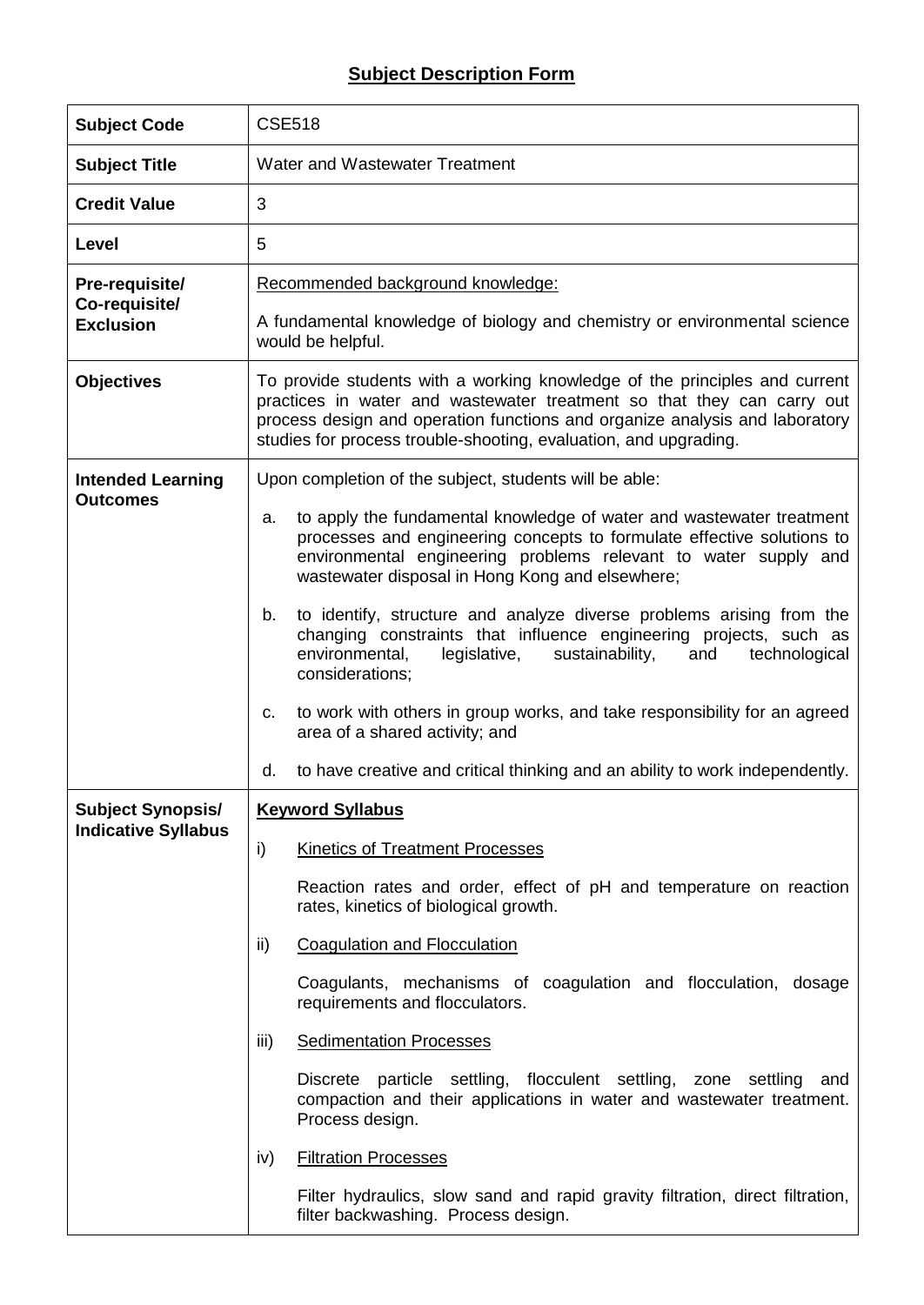|                                                                                           | V)<br><b>Biological Treatment Processes</b>                                                                                                                                                                                                                                                                                        |                |                                                                                      |    |    |    |  |    |
|-------------------------------------------------------------------------------------------|------------------------------------------------------------------------------------------------------------------------------------------------------------------------------------------------------------------------------------------------------------------------------------------------------------------------------------|----------------|--------------------------------------------------------------------------------------|----|----|----|--|----|
|                                                                                           | Principles of biological conversion and degradation. Activated sludge<br>processes, biological filters, continuous flow reactors and sequencing<br>batch reactors, design of biological reactors.                                                                                                                                  |                |                                                                                      |    |    |    |  |    |
|                                                                                           | <b>Disinfection</b><br>vi)                                                                                                                                                                                                                                                                                                         |                |                                                                                      |    |    |    |  |    |
|                                                                                           | Chemistry of chlorination, breakpoint chlorination, ozonation,<br>disinfection.                                                                                                                                                                                                                                                    |                |                                                                                      |    |    |    |  | UV |
|                                                                                           | Vii) Advanced Wastewater Treatment                                                                                                                                                                                                                                                                                                 |                |                                                                                      |    |    |    |  |    |
|                                                                                           | Membrane separation, wastewater reuse                                                                                                                                                                                                                                                                                              |                |                                                                                      |    |    |    |  |    |
| <b>Teaching/Learning</b><br>Methodology                                                   | Lectures will provide fundamental knowledge relating to the theoretical<br>processing operations, and treatment techniques of water purification and<br>wastewater treatment systems. Students will be required to undertake various<br>coursework activities, which will enable them to thoroughly digest the taught<br>contents. |                |                                                                                      |    |    |    |  |    |
|                                                                                           | Tutorials will provide opportunities for students and lecturer to communicate<br>and discuss any difficulties relating to the lecture programme. It will also<br>provide a forum for students and lecturer to discuss the ongoing coursework<br>and laboratory activities.                                                         |                |                                                                                      |    |    |    |  |    |
|                                                                                           | Laboratory will provide students with opportunities to carry out real<br>experimental works for different processes of sedimentation, coagulation,<br>filtration, and disinfection in order to facilitate their learning.                                                                                                          |                |                                                                                      |    |    |    |  |    |
|                                                                                           | Independent study and associated reading will require students to conduct<br>some problem-solving exercises independently, analyze the experimental data<br>obtained from laboratory classes and prepare integrated laboratory reports.                                                                                            |                |                                                                                      |    |    |    |  |    |
| <b>Assessment</b>                                                                         |                                                                                                                                                                                                                                                                                                                                    |                |                                                                                      |    |    |    |  |    |
| <b>Methods in</b><br><b>Alignment with</b><br><b>Intended Learning</b><br><b>Outcomes</b> | Specific assessment<br>methods/tasks                                                                                                                                                                                                                                                                                               | %<br>weighting | Intended subject learning outcomes<br>to be assessed (Please tick as<br>appropriate) |    |    |    |  |    |
|                                                                                           |                                                                                                                                                                                                                                                                                                                                    |                | a.                                                                                   | b. | C. | d. |  |    |
|                                                                                           | 1. Continuous<br>Assessment                                                                                                                                                                                                                                                                                                        | 30%            | $\checkmark$                                                                         | ✓  | ✓  | ✓  |  |    |
|                                                                                           | 2. Written Examination                                                                                                                                                                                                                                                                                                             | 70%            | $\checkmark$                                                                         | ✓  |    | ✓  |  |    |
|                                                                                           | Total                                                                                                                                                                                                                                                                                                                              | 100%           |                                                                                      |    |    |    |  |    |
|                                                                                           | Explanation of the appropriateness of the assessment methods in assessing<br>the intended learning outcomes:                                                                                                                                                                                                                       |                |                                                                                      |    |    |    |  |    |
|                                                                                           | Continuous assessment is evaluated on a basis of the student's performance<br>on tutorial, assignments, tests, and laboratory practices and reports.                                                                                                                                                                               |                |                                                                                      |    |    |    |  |    |
|                                                                                           | Written examination is evaluated by final examination.                                                                                                                                                                                                                                                                             |                |                                                                                      |    |    |    |  |    |